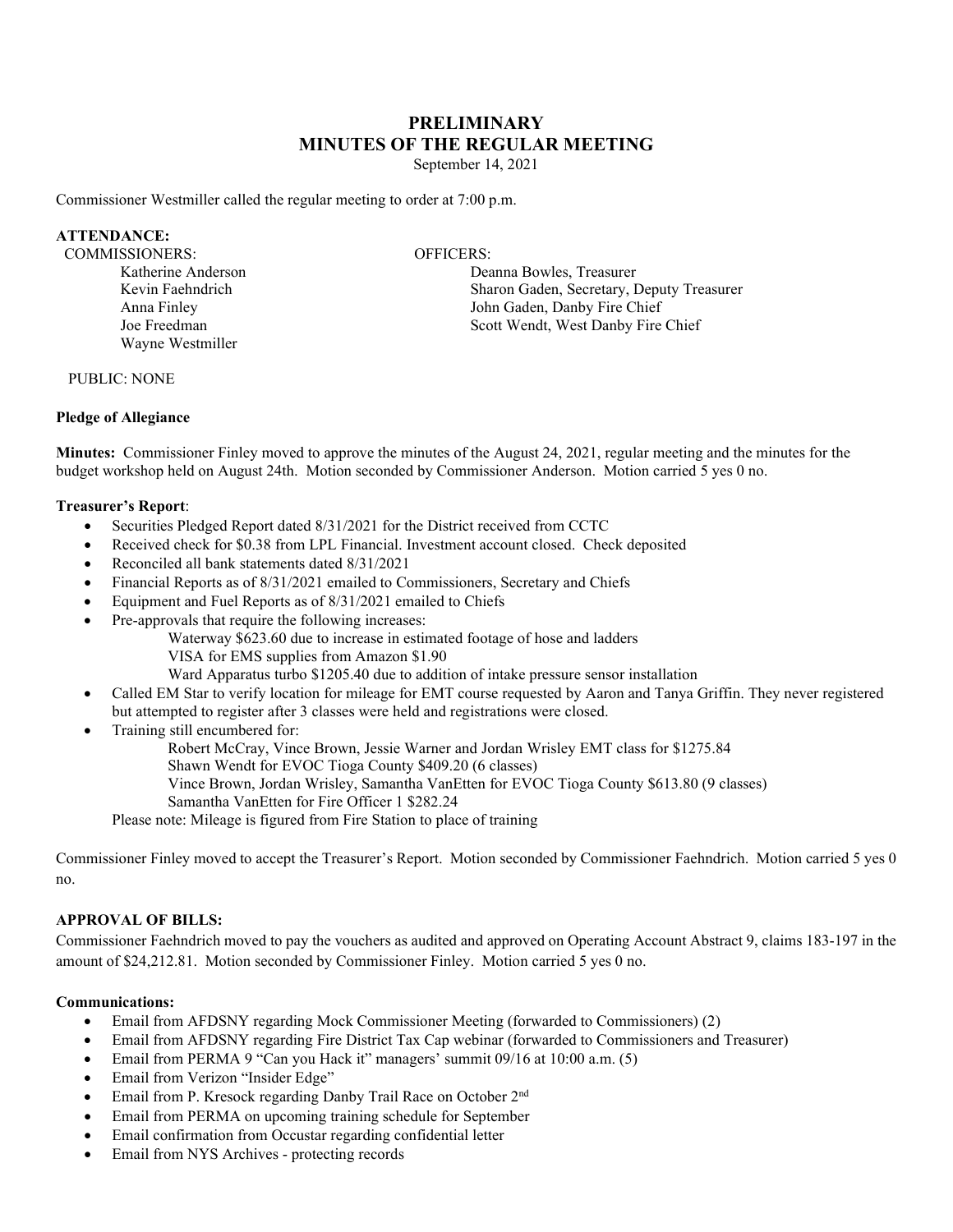- Email from PERMA 2021 Fall Education Conference NYS Legalization of Marijuana 10/28 and 10/29 (2)
- Email from NYS Archives newsletter
- Email from Red Cross blood drive  $09/10/21$  at Danby Fire Station
- Email from PERMA ask an expert
- Email from Demandstar governments advertise their solicitations on 09/15/21
- Email from Attorney Butler with client advisory for Fire District Election

# **CHIEF'S REPORTS:**

WDFC: (Chief Wendt)

- Written reports for June and July were received. No written report for August was received
- Lori Robbins requested to use the station for Girl Scout meetings, he will obtain insurance binder
- Members T. Coyne, A. Griffin, T Monroe-Griffin, T. Monroe, V. Brown, J. Brown and Sh. Wendt request permission to attend the Fire Police course in Tioga County at the County Safety Building in Owego on Saturdays 11/06/21 and 11/13/21, no registration fee only mileage
- S. VanEtten request permission to attend CFR refresher in Watkins Glen for 22 classes from October 3rd to March 22<sup>nd</sup>, need to know if there is a registration fee, books and mileage
- Hose testing was done last week, has 12 lengths of 2.5 inch that failed, will get 3 verbal quotes on cost to replace
- Station renovation has stalled right now, front apron is done but not yet cured.

Commissioner Faehndrich moved to accept request from Lori Robbins to use the station for Girl Scout meetings with proof of insurance. Commissioner Finley seconded. Motion carried 5 yes 0 no.

Commissioner Finley moved to accept training request from T. Coyne, A. Griffin, T Monroe-Griffin, T. Monroe, V. Brown, J. Brown and Sh. Wendt request permission to attend the Fire Police course in Tioga County at the County Safety Building in Owego on Saturdays 11/06/21 and 11/13/21, pending receipt of whom will be driving (members should carpool if possible) number of miles from fire station to class, and confirmation of enrollment. Commissioner Freedman seconded. Motion carried 5 yes 0 no.

Commissioner Finley moved to accept training request from S. VanEtten to attend CFR Refresher class in Watkins Glen between October 3, 2021 and March 22, 2022, pending receipt registration fee, book reimbursement cost and number of miles from fire station to class, and confirmation of enrollment. Commissioner Faehndrich seconded. Motion carried 5 yes 0 no.

# DVFC: (Chief Gaden)

- Written report for August was received
- Hailey Forbes would like to use the meeting room on October 8th for a pre-wedding party.
- Would like to replace personal fire extinguisher used at car fire last week.
- J. Forbes is requesting to take SCBA Mask Confidence Course at Tompkins Co. DOER, no registration fee and no mileage as he will be using 442.
- T. Lazcano will be taking BEFO in Tompkins County, no registration fee but there will be milage
- Generator needs to be looked at by an electrician as it was discovered during the recent black-out that some of the lights did not come on with the generator. Chief will obtain a quote.
- Vestibule light will be fixed soon.
- MSDS notebooks are in and gave Chief Wendt his.
- October  $18<sup>th</sup>$  is SCBA and Bailout refresher training with Meridian Fire at the County Training Tower
- October 23rd is OSHA training for all members, commissioners, secretary and treasurer.

Commissioner Westmiller moved to accept request from Hailey Forbes to use the station on October 8<sup>th</sup> for a pre-wedding party. Commissioner Finley seconded. Motion carried 5 yes 0 no.

Commissioner Freedman moved to accept training request for J. Forbes to attend the SCBA Mask Confidence Course at the Tompkins County DOER pending receipt of completed training form. Commissioner Finley seconded. Motion carried 5 yes 0 no.

Commissioner Faehndrich moved to accept training request for T. Lazcano to attend BEFO in Tompkins County. Commissioner Finley seconded. 5 yes 0 no. Carried.

**COMMITTEES:** PURCHASING: NONE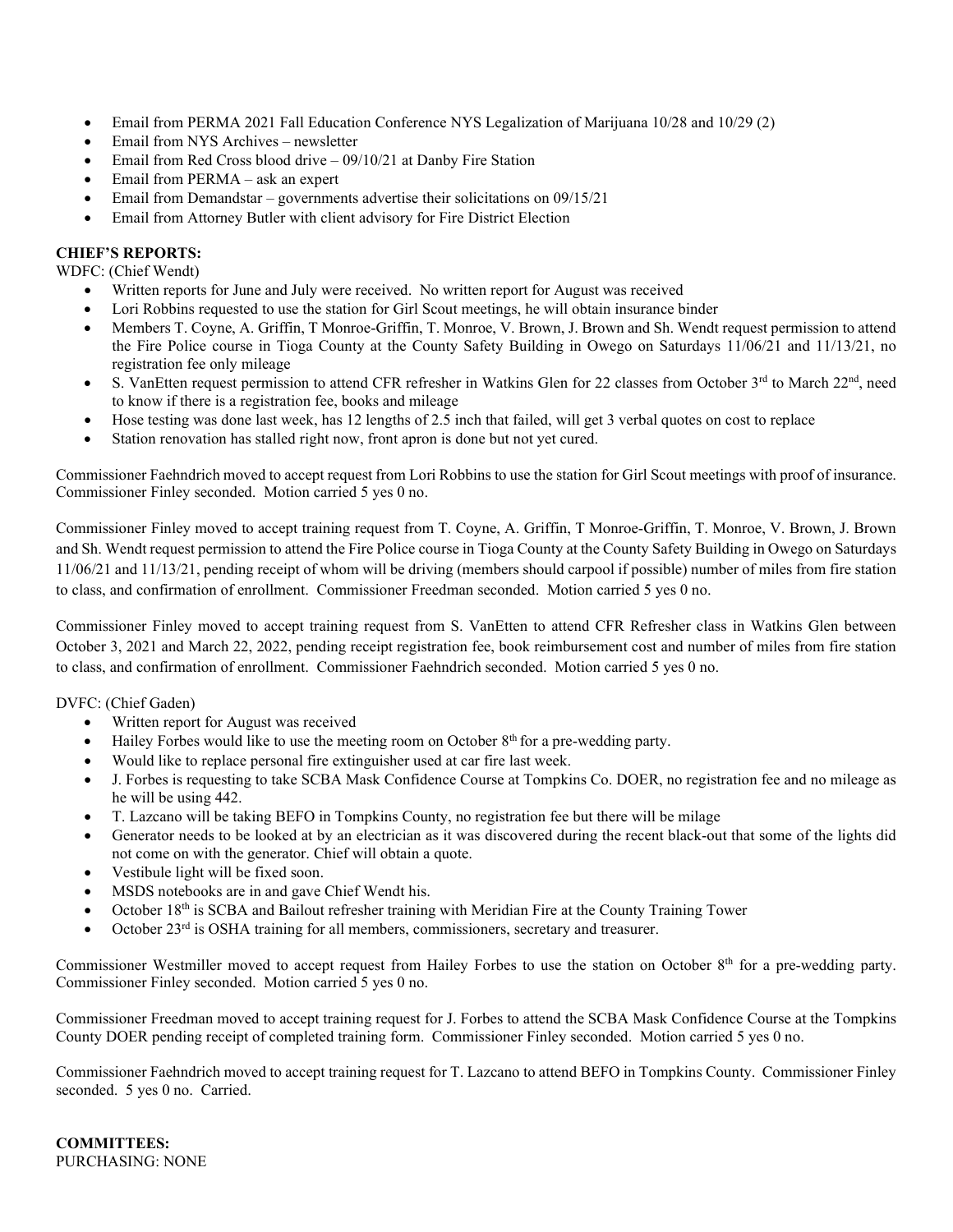#### BUILDING/GROUNDS:

• Discussion on emergency shelter and training (tabled)

GRANTS: NONE INSURANCE: NONE TECH: NONE

#### TRUCKS:

• Chief Wendt reported 1401 has a pump issue related to relief valves. Will contact Wards Apparatus if annual preventative maintenance is not soon.

TOWN BOARD: NONE RECORDS: NONE

POLICY:

• Draft of Substance Abuse policy was emailed to commissioners and chiefs for review. (tabled to give everyone time to review as well as Attorney Butler to respond to questions)

# MEMBERSHIP/TRAINING: NONE

#### LONG RANGE PLAN: NONE AUDIT: NONE

# BUDGET:

- Discussion held on the following accounts:
- 305 Equipment Maintenance
	- 305.1 currently \$5,000.00 increase to \$7,000.00 (includes hard suction units

A9060.8 Accident and Sickness

- Currently \$1,500.00 increase to \$1,561.00
- A9901.9 Transfer to Reserve Accounts

Sub Accounts:

- Apparatus currently at \$10,000.00 increases to \$50,000.00
- Building currently at \$10,700.00 increases to \$35,000.00
- Equipment currently at \$1,000.00 decreases to \$3,000.00
- Proposed 2022 Budget is complete

Commissioner Freedman moved to adopt the Proposed Budget for 2022 of \$567,000.00. Motion seconded by Commissioner Anderson. Motion carried 5 yes 0 no.

# **OLD BUSINESS:**

- Commissioner Westmiller will forward his letter of intent
- Commissioner Anderson will forward proposed Danby Area News article and asked the Chiefs to review it
- Received declination email from new deputy treasurer. Position has been posted on Indeed, Human Resource at Cornell and will be in the Ithaca Journal next week.

# **NEW BUSINESS**:

• Fire commissioner elections December 14, 2021 – (chairman and at least 2 but not more than 4 elections inspectors, can have alternates this year) if polls are open 6 to 9 then can be as high as \$70/each or if polls open earlier can be as high as \$100.00. Decide on how many and reimbursement amount. October meeting to pass resolution

# **PRE-APPROVAL OF PURCHASES:**

Commissioner Faehndrich made a motion to approve up to \$520.800 for 6 portable batteries from Tompkins County 911 Center requested by Chief Gaden. Commissioner Finley seconded. Motion carried 5 yes 0 no.

Commissioner Finley made a motion to approve \$650.00 for OSHA training through Meridian Fire requested by Chief Gaden and Chief Wendt. Commissioner Anderson seconded. Motion carried 5 yes 0 no.